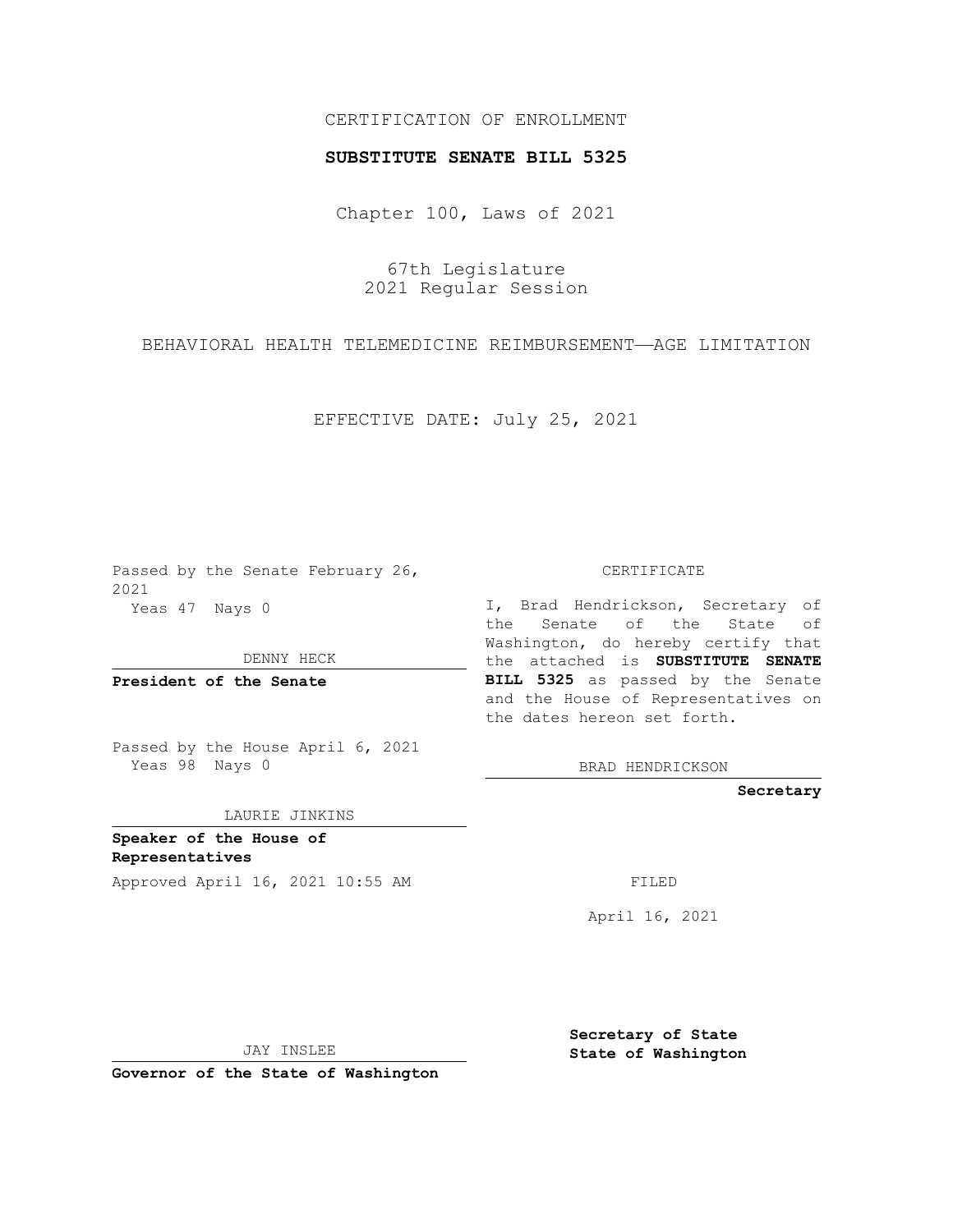## **SUBSTITUTE SENATE BILL 5325**

Passed Legislature - 2021 Regular Session

**State of Washington 67th Legislature 2021 Regular Session**

**By** Senate Health & Long Term Care (originally sponsored by Senators Muzzall, Cleveland, Dozier, Frockt, Keiser, Randall, Rivers, and Robinson)

READ FIRST TIME 02/15/21.

1 AN ACT Relating to telemedicine; and amending RCW 71.24.335.

2 BE IT ENACTED BY THE LEGISLATURE OF THE STATE OF WASHINGTON:

3 **Sec. 1.** RCW 71.24.335 and 2019 c 325 s 1019 are each amended to 4 read as follows:

5 (1) Upon initiation or renewal of a contract with the authority, 6 behavioral health administrative services organizations and managed 7 care organizations shall reimburse a provider for a behavioral health 8 service provided to a covered person ((who is under eighteen years 9 old)) through telemedicine or store and forward technology if:

 (a) The behavioral health administrative services organization or managed care organization in which the covered person is enrolled provides coverage of the behavioral health service when provided in 13 person by the provider; and

14 (b) The behavioral health service is medically necessary.

 (2)(a) If the service is provided through store and forward technology there must be an associated visit between the covered person and the referring provider. Nothing in this section prohibits the use of telemedicine for the associated office visit.

19 (b) For purposes of this section, reimbursement of store and 20 forward technology is available only for those services specified in 21 the negotiated agreement between the behavioral health administrative

p. 1 SSB 5325.SL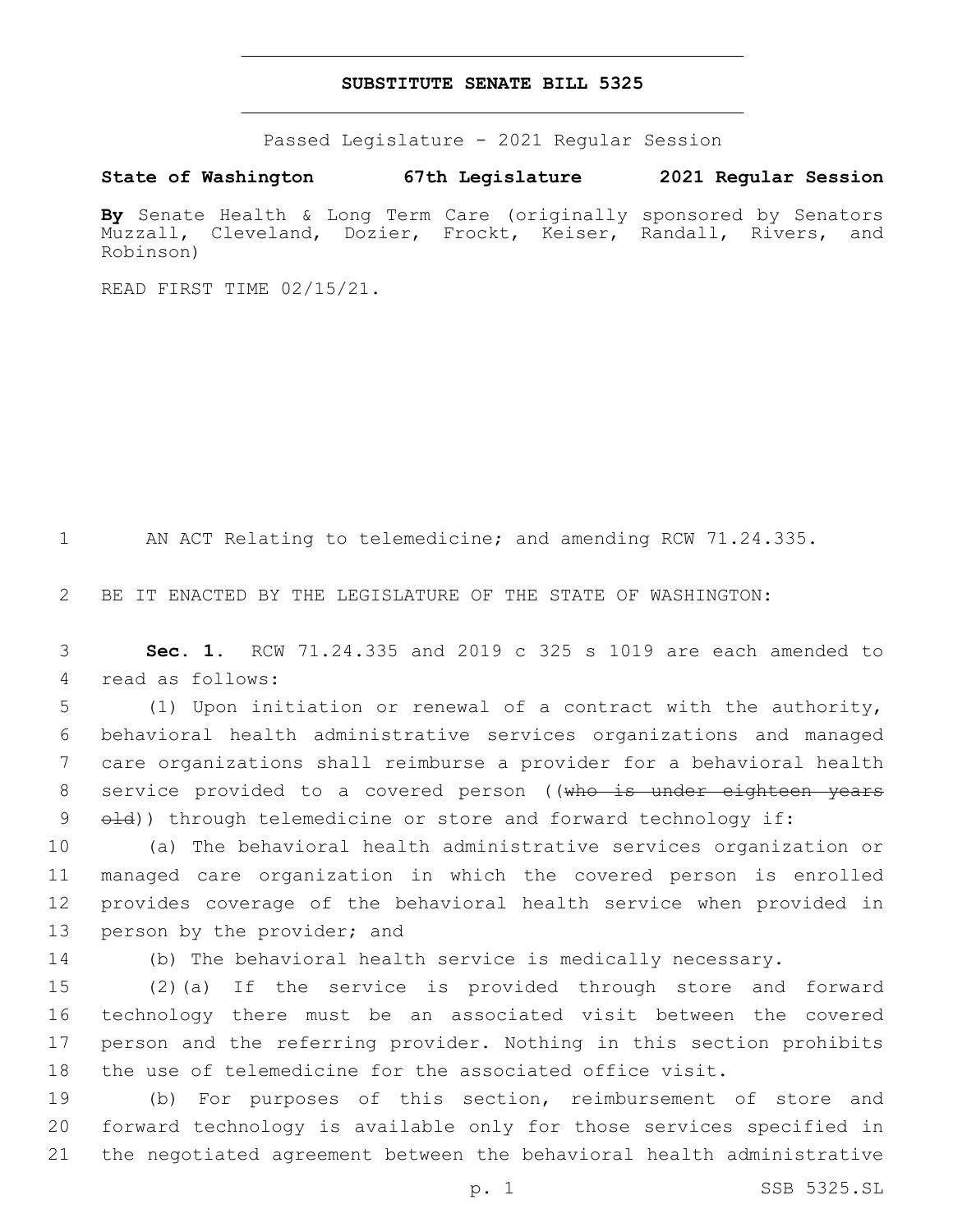services organization, or managed care organization, and the 2 provider.

 (3) An originating site for a telemedicine behavioral health service subject to subsection (1) of this section means an originating site as defined in rule by the department or the health care authority.6

 (4) Any originating site, other than a home, under subsection (3) of this section may charge a facility fee for infrastructure and preparation of the patient. Reimbursement must be subject to a negotiated agreement between the originating site and the behavioral health administrative services organization, or managed care organization, as applicable. A distant site or any other site not identified in subsection (3) of this section may not charge a 14 facility fee.

 (5) Behavioral health administrative services organizations and managed care organizations may not distinguish between originating sites that are rural and urban in providing the coverage required in 18 subsection (1) of this section.

 (6) Behavioral health administrative services organizations and managed care organizations may subject coverage of a telemedicine or store and forward technology behavioral health service under subsection (1) of this section to all terms and conditions of the behavioral health administrative services organization or managed care organization in which the covered person is enrolled, including, but not limited to, utilization review, prior authorization, 26 deductible, copayment, or coinsurance requirements that are applicable to coverage of a comparable behavioral health care service 28 provided in person.

 (7) This section does not require a behavioral health administrative services organization or a managed care organization 31 to reimburse:

(a) An originating site for professional fees;

 (b) A provider for a behavioral health service that is not a 34 covered benefit; or

 (c) An originating site or provider when the site or provider is 36 not a contracted provider.

37 (8) For purposes of this section:

 (a) "Distant site" means the site at which a physician or other licensed provider, delivering a professional service, is physically 40 located at the time the service is provided through telemedicine;

p. 2 SSB 5325.SL